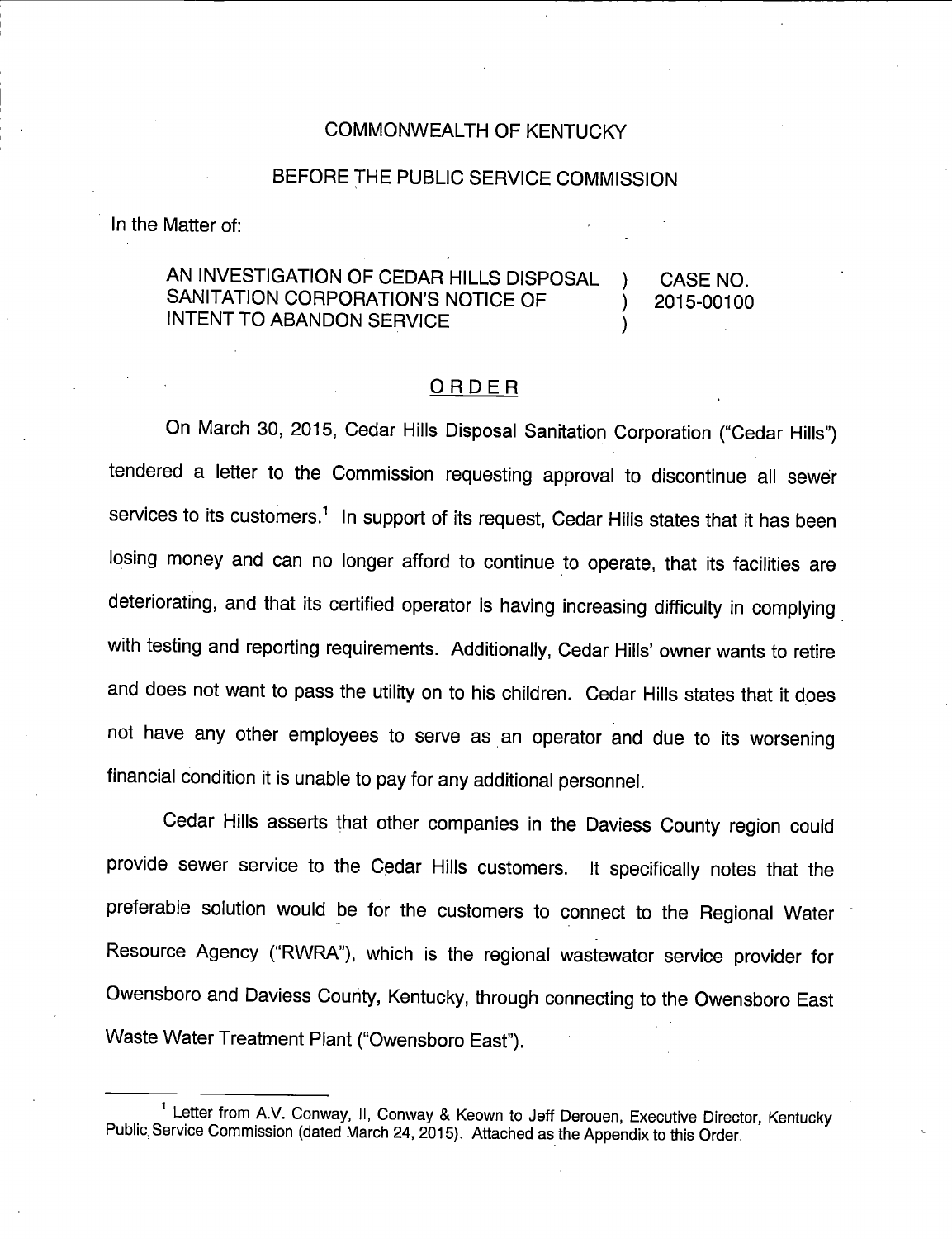Cedar Hills requests authorization, pursuant to KRS 278.021 (2)(b), to abandon all interests in its real and personal property necessary to provide sewer service and to cease operation no later than April 30, 2015. It notes that as of April 1, 2015, it will no longer have a valid permit to continue operating.<sup>2</sup> Cedar Hills intends to notify its customers by March 31, 2015, of its intent to abandon.

Cedar Hills is a for-profit sewer utility that provides sanitary sewer services to 119 customers in Daviess County, Kentucky.<sup>3</sup> It is a utility subject to the Commission's jurisdiction and regulation.<sup>4</sup>

KRS 278.020(5) provides that:

[n]o utility shall acquire or transfer ownership of, or control, or the right to control, any utility under the jurisdiction of the commission by sale of assets, transfer of stock, or otherwise, or abandon the same, without prior approval by the commission.

KRS 278.021 further provides, in part:

If the commission, after notice and hearing, enters an order in which it finds that a utility is abandoned, the commission may bring an action in the Franklin Circuit Court for an order attaching the assets of the utility and placing those assets under the sole control and responsibility of a receiver.

Based on the evidence of record, the Commission finds that an investigation

should be conducted to examine Cedar Hills' request to abandon its sewer facilities.

We further find that the Attorney General's Office of Rate Intervention ("AG"), RWRA,

4 KRS 278.010(3)(f); KRS 278.040.

 $2$  Cedar Hills states that "we do intend to seek or otherwise make application for additional permit(s);" however, this statement appears to be the result of a typographical omission of the word "not."

<sup>&</sup>lt;sup>3</sup> Annual Report of Cedar Hills Sanitation Disposal Corporation to the Public Service Commission of Kentucky for the Calendar Year Ended December 31, 2013 at 9 and 25.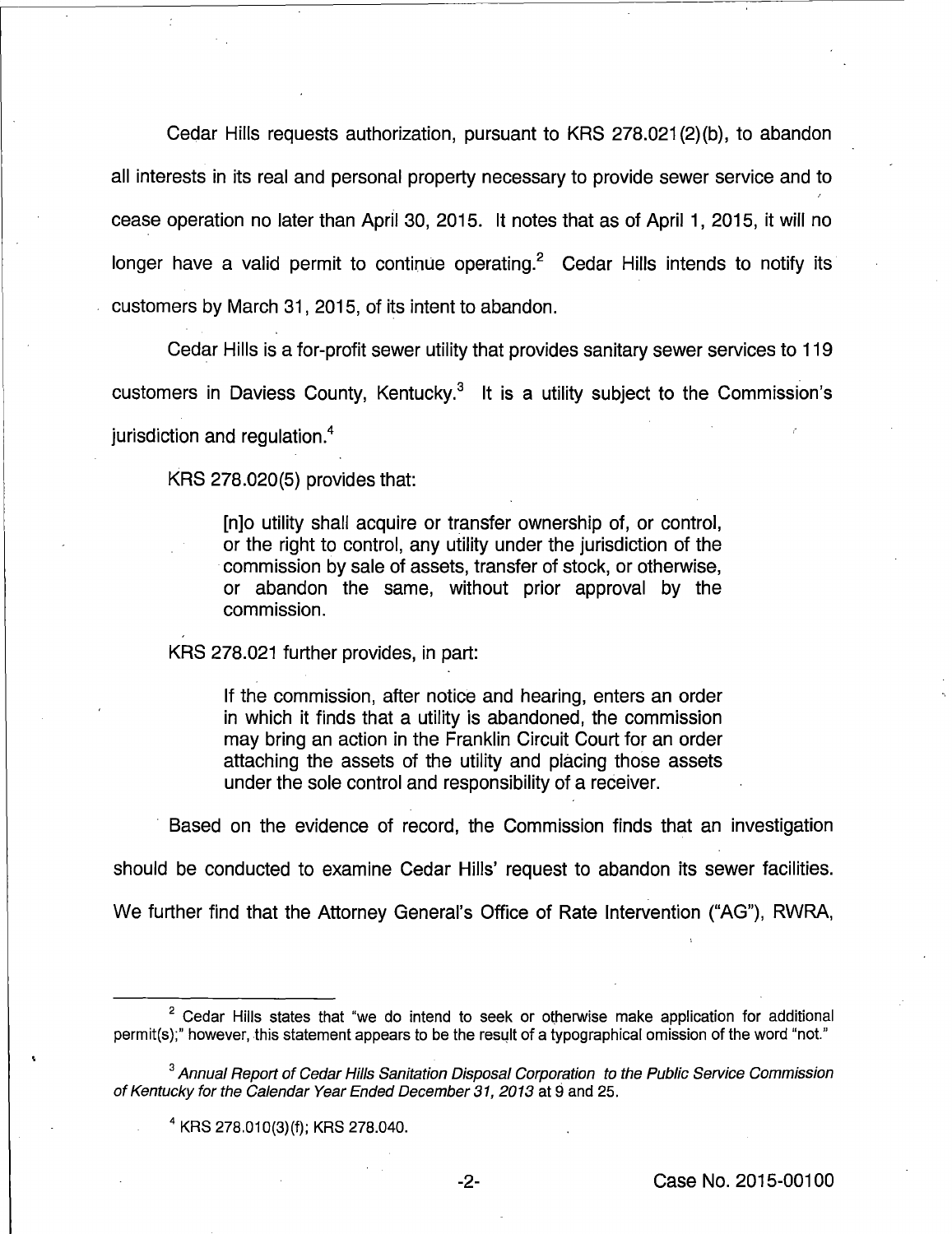Owensboro East, and the Daviess County Judge-Executive should be served with a copy of this Order.

IT IS THEREFORE ORDERED that:

1. This case is initiated to investigate the request by Cedar Hills to abandon its utility services and facilities.

2. Cedar Hills shall continue to operate its utility facilities during the pendency of this investigation and shall continue operating until the Commission issues an Order adjudicating Cedar Hills' request to abandon its facilities.

3. The Executive Director shall serve a copy of this Order upon the AG, RWRA, Owensboro East, and the Daviess County judge-Executive.

By the Commission



ATTEST:

mic Sell & JD Executive Director

Case No. 2015-00100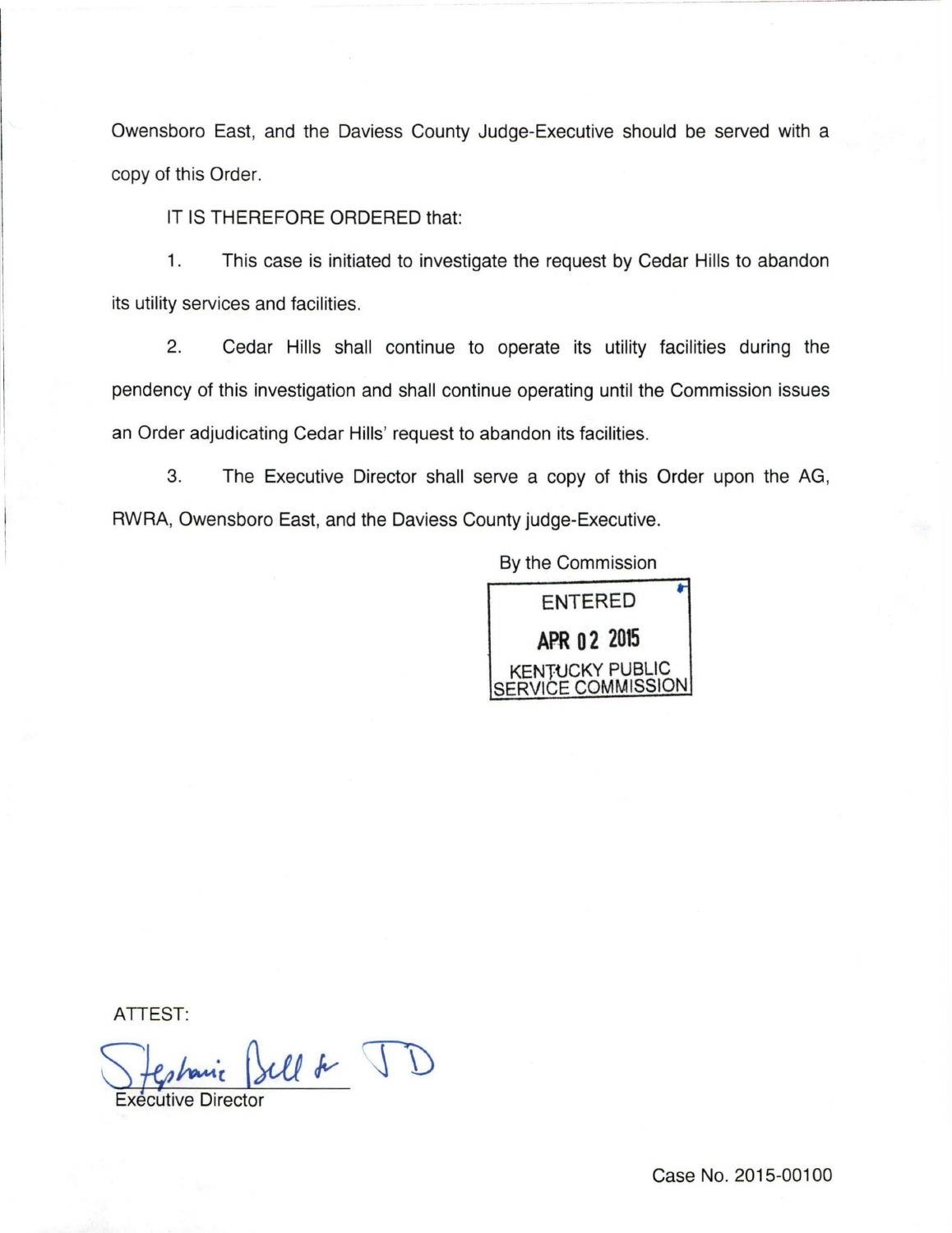## APPENDIX

# APPENDIX TO AN ORDER OF THE KENTUCKY PUBLIC SERVICE COMMISSION IN CASE NO. 2015-00100 DATED' **APR' 0 2 2015**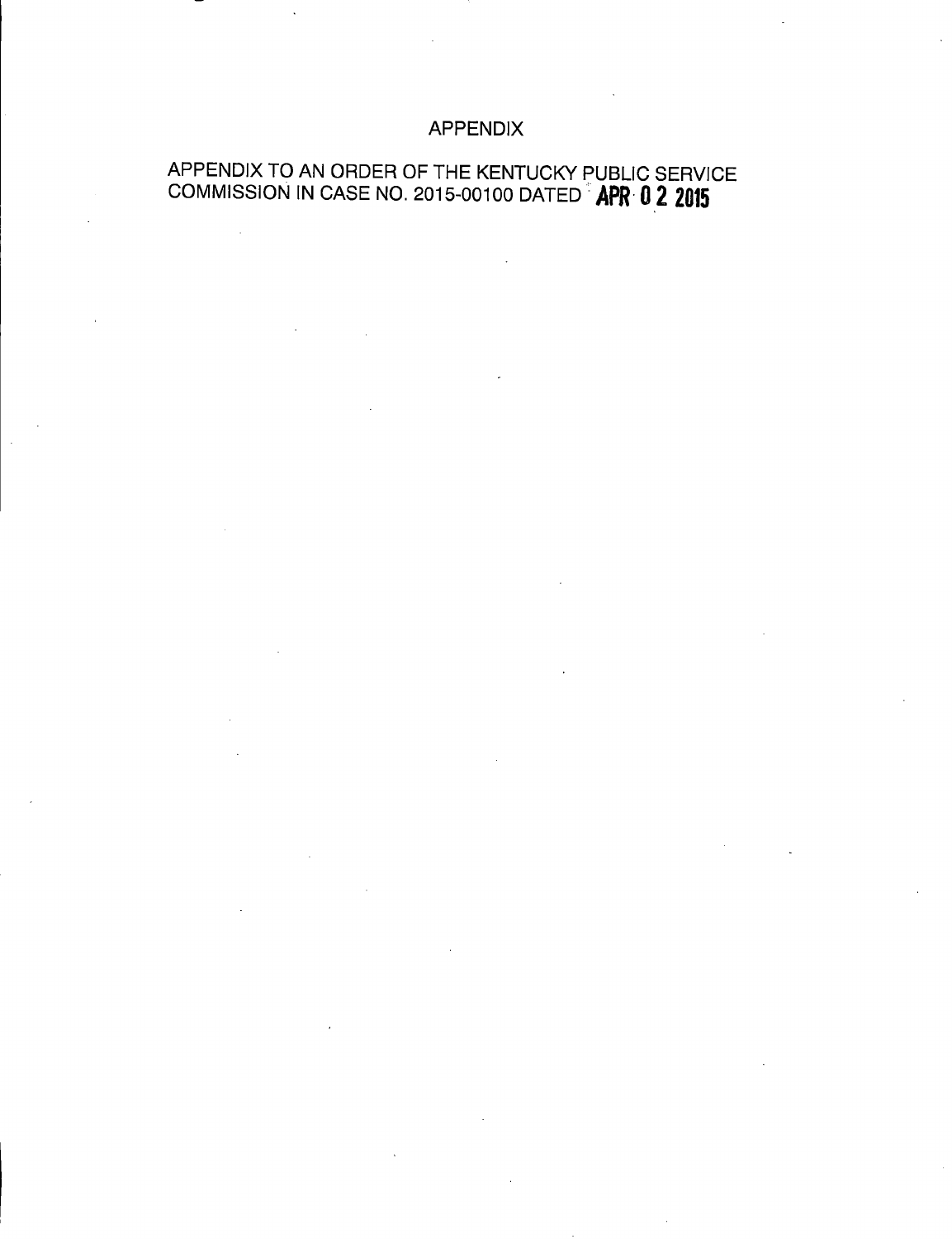

 $\sim$   $\sim$   $\sim$   $\sim$ 

A. V. CONWAY, II LICENSED IN KY & TN

ATTORNEYS AT LAW PUBLIC-SERVICE<br>COMMISSION

JUSTIN<sup>S</sup>. KEOWN.<br>Ligensed in Ky

March 24, 2015

Via Certified Mail, Return Receipt Requested

Mr. Jeff Derouen, Executive Director Kentucky Public Service Commission **P. O. Box 615**<br>211 Sower Blyd. Frankfort: KY 40602-0615

> Re: Cedar Hills Disposal Sanitation Corporation: Intent to Abandon Pursuant to  $KRS.278.021(2)(b)$ .

Dear Mr. Derouen:

Enclosed is the notification of my client, Cedar Hills Disposal Sanitation Corporation's, intent to abandon operation of its facilities pursuant to KRS 278.021(2)(b). Please list me as attorney of record for and on behalf of Cedar Hills Disposal Sanitation Corportation, and copy me with all orders and directives issued by the Public Service Commission. r i Andria 1960 et elle storia titula del campano el lega del control de l'antico el control del titula del 19

We look forward to hearing from you.

 $^{\mathrm{s}}$  .  $^{\mathrm{e}}$ 

Sincerely,

CONWAY & KEOWN

V. Conway, II  $A_{\cdot}$ 

'AVC:sbc enclosure

' . . .·

124: WEST UNION STREET • POST OFFICE BOX 25 • HARTFORD, KENTUCKY 42347 • TELEPHONE (270) 298-3231 • FACSIMILE (270) 298-7855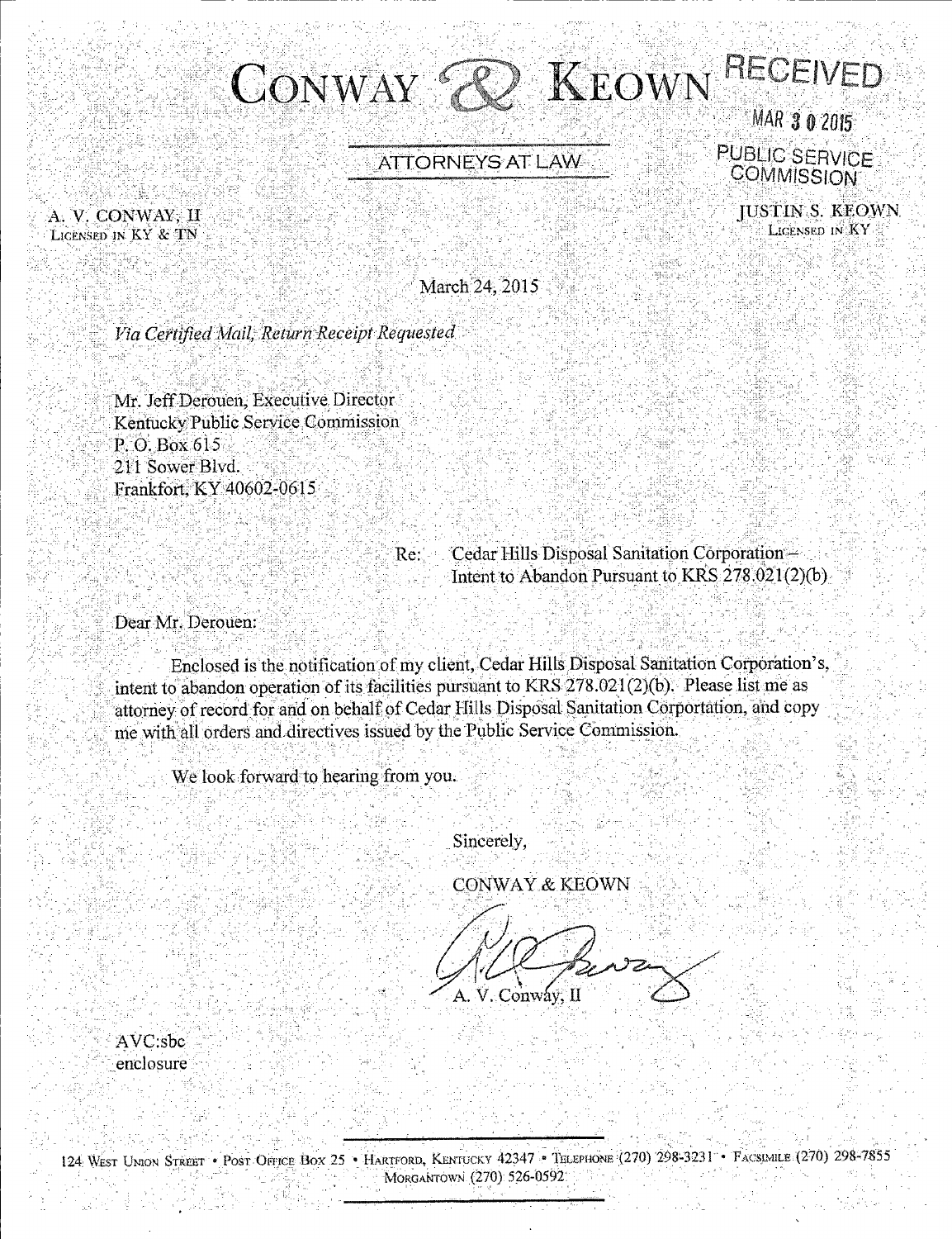RECEIVEL

MAR 3 0 2015<br>PUBLIC SERVICE

COMMISSION

**Cedar Hills Disposal Sanitation Corporation** 101 North Main Street· Beaver Dam, Kentucky 42320

March 17,2015

Mr. Jeff Derouen, Executive Director Kentucky Public Service Commission P. 0; Box615 2J 1 Sower Blvd. Frankfort, Kentucky 40602-0615

Re: Notification of Cedar Hills Disposal Sanitation Corporation's of intent to abandon the operation of its facilities pursuant to KRS 278.021 (2)(b)

Dear Sir:

------------~--------

On behalf of Cedar Hills Disposal Sanitation Corporation ("Cedar Hills"), you are notified of Cedar Hills' request to be permitted to abandon the operation of its facilities used to provide solid waste and waste water disposal and discontinue all services to its customers in Daviess County, Kentucky. For purposes of this notice, you are advised that Cedar Hills' corporate address is 101 North Main Street, Beaver Dam, Kentucky 42320, and its registered agent is the undersigned, A. Scott Lewis, whose address is also 101 North Main Street, Beaver Dam, Kentucky 42320. This request is being made for the following reasons:

- $(1)$  For several years, Cedar Hills has been losing money and can no longer afford to continue in operation.
	- $(2)$  Our facilities are in a deteriorating condition and will only get worse over time, with the corporation having inadequate income to make needed improvements.
	- (3) Cedar Hills' certified operator is Eugene Richeson (certified operator number. 28227). Because of age, declining health issues, and technology changes associated both with the operation and maintenance of the facility, and the testing and reporting requirements now mandated by both statute and regulations, Mr. Richeson has had ever increasing difficulties in performing the necessary work of an operator. The owner is also wanting to retire and does not want the burden passed on to his children.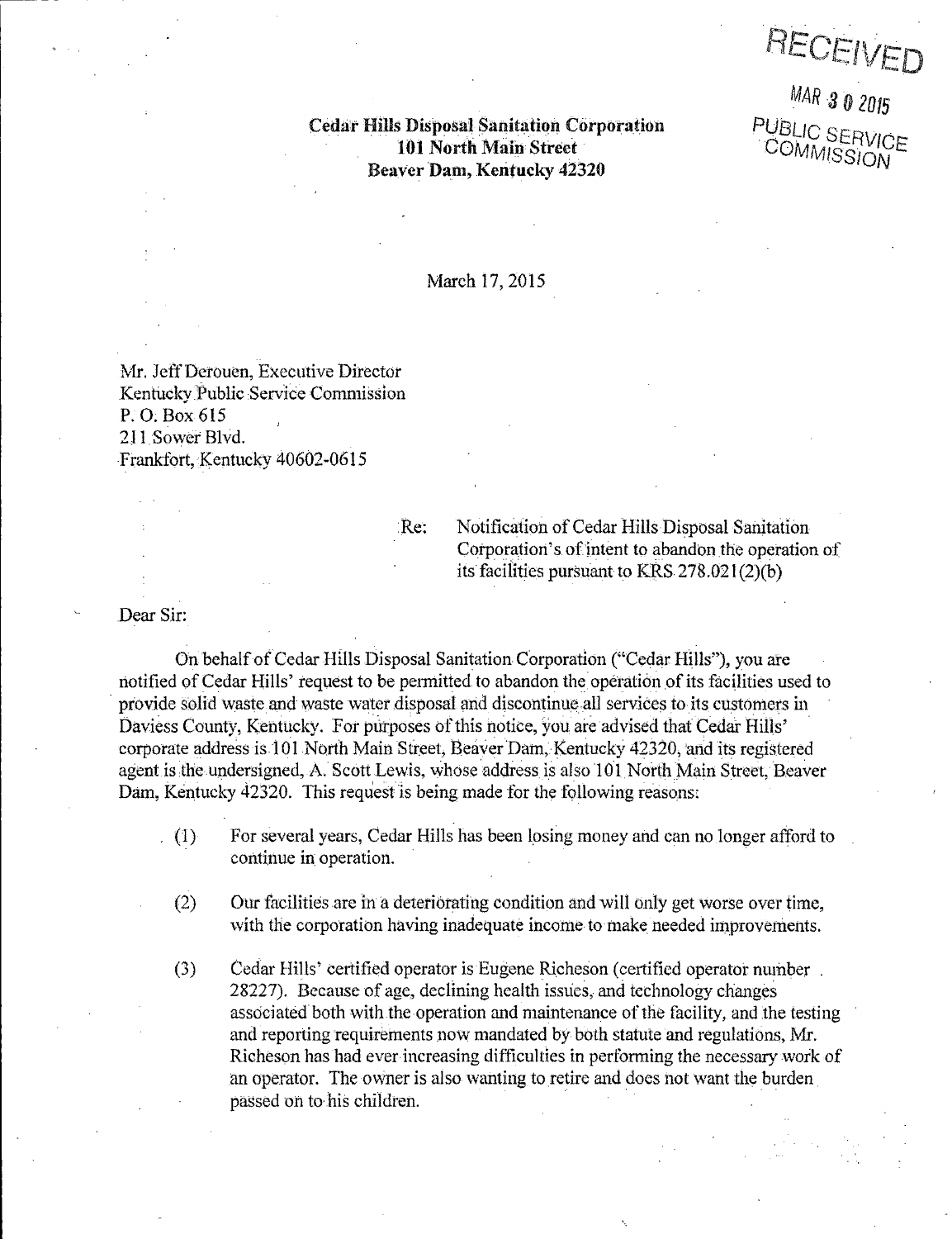March 17, 2015 Page 2<sup>-</sup> Re: Cedar Hills Disposal Sanitation Corporation

Cedar Hills has no other employee that qualifies as an operator, and considering the ever worsening financial issues is not in position to update the equipment necessary to continue in operation, or to retain and pay the services of an additional operator and/or other employees necessary for continued operation. For ali of these reasons, we are forced to request the abandonment of this facility pursuant to KRS  $278.021(2)(b)$ .

We believe that there are other companies in Daviess County who have the capability of providing the solid waste and waste water services which are now being provided by Cedar Hills to its customers. In additional, and as referenced in Exhibit 1, the optimum solution would be for the customers to be able to connect onto R\VRA and Owensboro East \Vaste Water Treatment Plant as soon as possible.

We are requesting authorization to abandon the operation of our facilities and to cease any further services by not later than April 30, 2015. However, as of April 1, 2015, Cedar Hills will no longer have a valid permit to continue to operate this facility and you are informed that we do intend to seek or otherwise make application for any additional permit(s). It is our intent to notify each customer of Cedar Hills by letter by on or before March 31, 2015 that we are requesting authorization from this Commission to discontinue all services by April 30, 2015. This should give each of our customers more than adequate time to secure services as needed.

All records, taxes, and filings required by statute or regulation are current at this time.

We will attempt to continue to provide services and look forward to your direction and decision with regard to our request to be permitted to abandon this facility as authorized by KRS 278.021(2)(b).

Respectfully,

A. Sutt Lewis

A. Scott Lewis